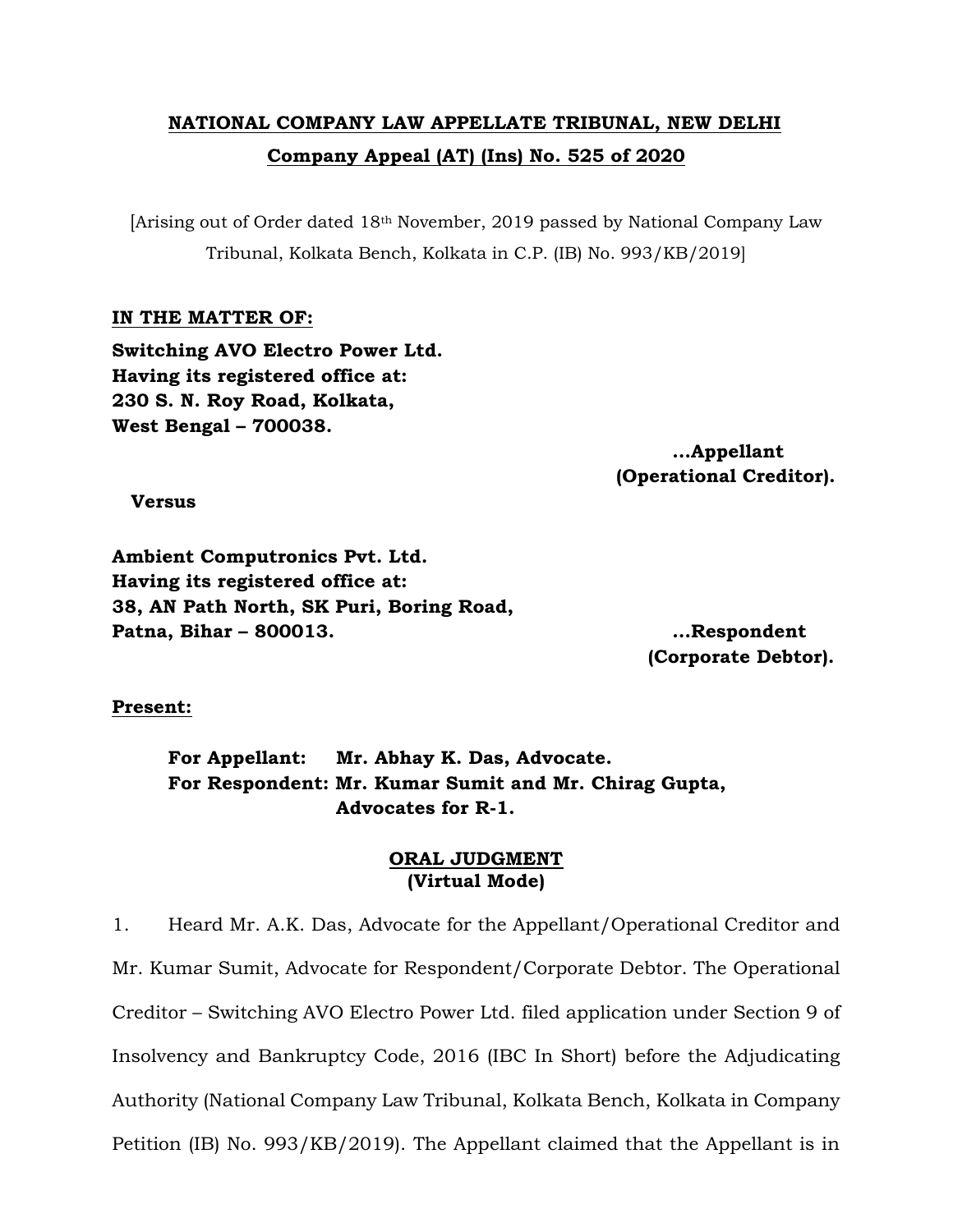business of supply of UPS Power Storage Equipment and in ordinary course of business the Operational Creditor supplied UPS Power Storage to the Corporate Debtor. The Corporate Debtor made default in making payment of the balance of amount of Rs. 21,07,916/-. Counsel for the Appellant claims that as the amount was outstanding, Demand Notice under section 8 of I & B Code, 2016, copy of which is at page 67 was sent on  $10<sup>th</sup>$  April, 2018. The document of e-mail as at page 185 shows that the Corporate Debtor received the Notice on 24th April, 2018 and the Corporate Debtor had sent Reply, copy of which is at page 82. The Reply is dated 30th April, 2018. The Respondent claimed internal disputes with one other director of the Corporate Debtor namely Mr. Sudhir Kumar. Respondent claimed in Reply that the Corporate Debtor (which is based in Kolkata) the supply was not in the knowledge of the head office and that their own branch which is at Varanasi had failed to submit books of accounts for periodic compilation, reconciliation and observation. The Corporate Debtor informed the Operational Creditor in Reply to bear with the Corporate Debtor to know about lapse and conspiracy behind raised situation between the two reputed companies. The Corporate Debtor informed that they need sufficient time for confirmation of the transaction purchase, sale, payment and receipt.

*Company Appeal (AT) (Ins) No. 525 of 2020* 2. The Learned Counsel for the Appellant is pointing out that after sending such reply dated 30th April, 2018 with e-mail dated 02nd May, 2018 (Page 185) the Corporate Debtor did not enter into any correspondence or contact with the Operational Creditor and ultimately the Appellant filed Application under Section 9 of I & B Code, 2016 at 30th May, 2018, copy of which is at page 43. The Learned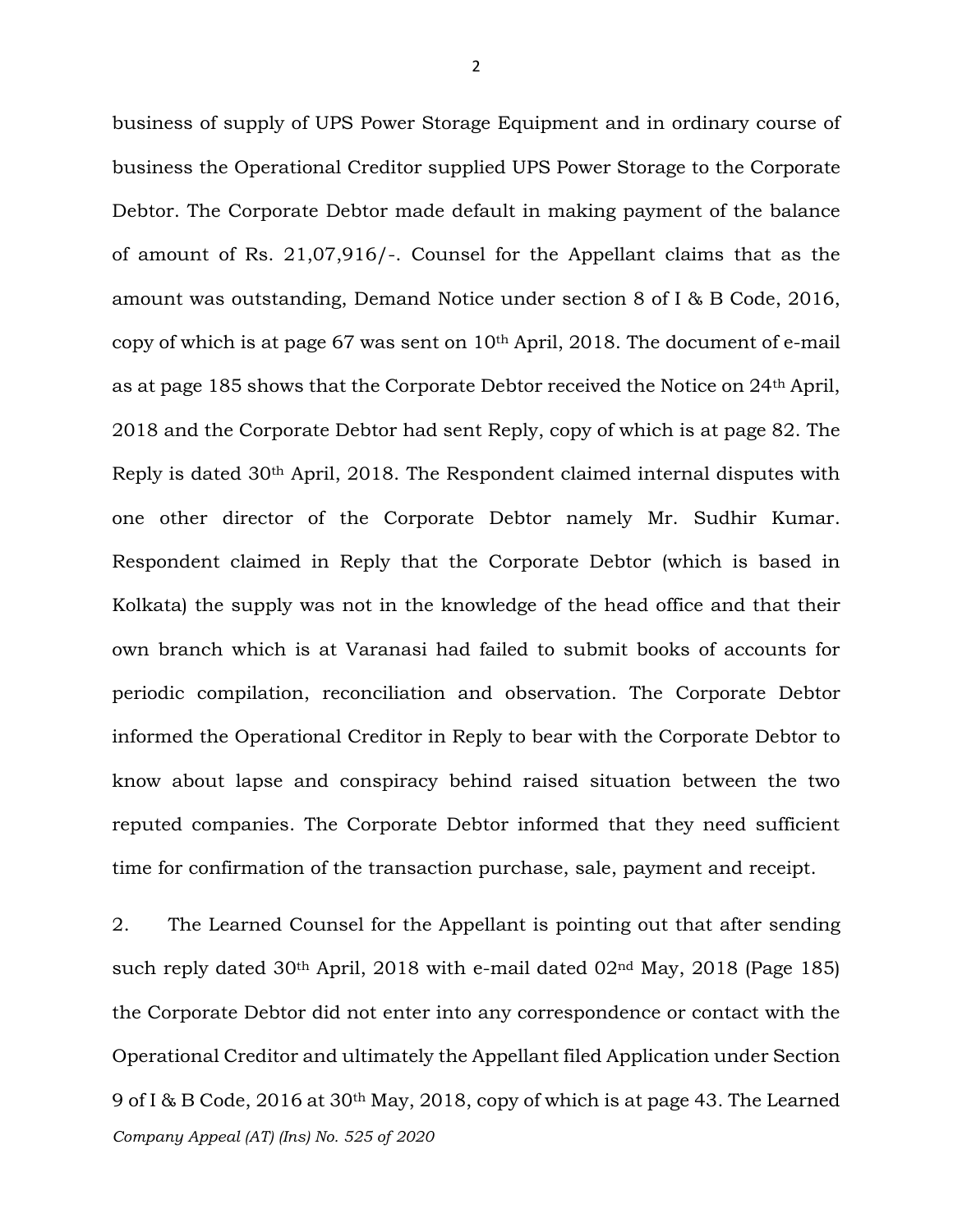Counsel referred to Ledger Account of the Operational Creditor which is at page 66 and submits that between the Operational Creditor and the Corporate Debtor there had been business of Rs. 8,30,45,885 /- out of which Rs. 8,09,37,969/ had already been paid. However, the Corporate Debtor defaulted in payment of outstanding bill of Rs. 21,07,916/- in spite of demands. It is argued that Bank Statement copy of which is at Page 72 shows that the Corporate Debtor had from time to time made various payments including payment against the invoice, copy of which is at page 84 of the Appeal Paper Book and the e-way bill is at Page 85. The Learned Counsel submits that there was no dispute raised by the Corporate Debtor before Section 8 Notice was sent and even the Reply to Section 8 Notice stated that they would verify but in spite of that, no follow up & no payment was made. The Learned Counsel submitted that the Adjudicating Authority erred in going into the defence that the Corporate Debtor – Company had internal disputes with one of the directors and that such defence put up by the Corporate Debtor could be looked into to refuse to admit the Application under Section 9 of I & B Code, 2016.

*Company Appeal (AT) (Ins) No. 525 of 2020* 3. The Learned Counsel for the Respondent is submitting that if the tax invoice as at Page 84 is perused and the invoice number is seen and the address of the consignee is kept in view which had address at Varanasi, the e-way bill which shows the name of the Corporate Debtor, the address given is of Bhullanpur at Marhauli in Uttar Pradesh and thus it is argued that the goods were never supplied to the Corporate Debtor and this has been rightly accepted by the Adjudicating Authority if the impugned order is perused and Paragraph 8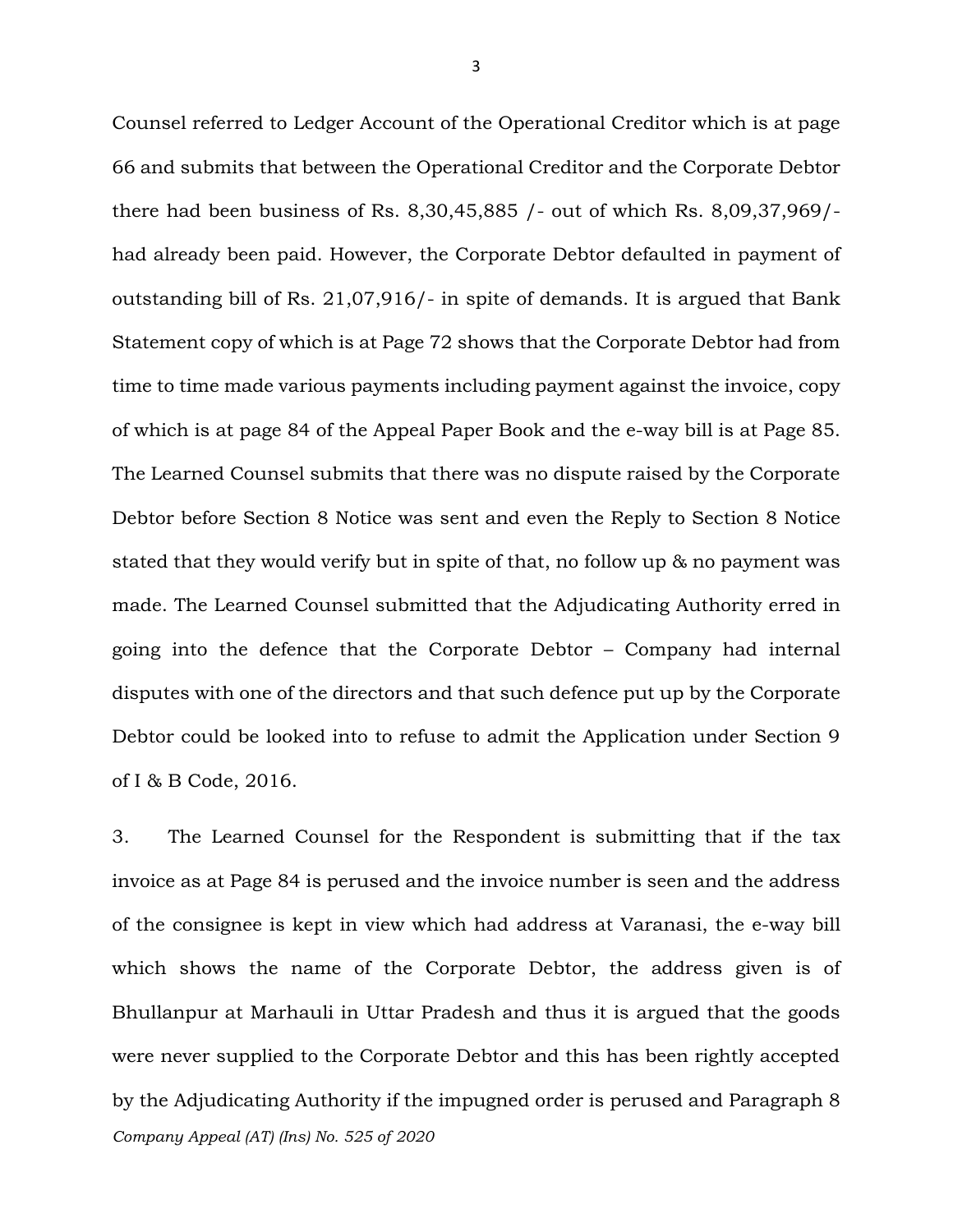of the impugned order is considered. The Learned Counsel submits that the Corporate Debtor had never received these goods and the Learned Counsel pointed out Reply which was filed before the Adjudicating Authority, copy of which is at page 108 and referred to ground U that there was no agreement between the Operational Creditor and the alleged Corporate Debtor and that no security has been obtained by the Operational Creditor. It is argued that there was corrupt practices adopted by Operational Creditor and said Mr. Sudhir Kumar who was one of the directors of the Corporate Debtor. The Learned Counsel argued that the Company already has a dispute pending with the said Director Mr. Sudhir Kumar in Ld. NCLT. It is also stated that the screenshot at Annexure A-7 which is at page 48 of the Rejoinder does not show that actually GST was paid. It is argued that even if it is paid, there is procedure to get refund of the same. It is also argued that the Corporate Debtor is authorized dealer of Exide and the Appellant was competitor and thus false case was filed and the Adjudicating Authority has rightly dismissed the Application under Section 9.

4. We have gone through the Judgment of the Adjudicating Authority. The Adjudicating Authority took note of the internal disputes between the Directors, which particulars were placed before the Adjudicating Authority. The Adjudicating Authority in Paragraph 8 of the Impugned Order went on to analyze the documents filed by the Appellant and observed that the invoice relied on, did not show the delivery address of the Corporate Debtor which was a registered address of the Company and was at Patna in Bihar. It is further observed as under:

*Company Appeal (AT) (Ins) No. 525 of 2020*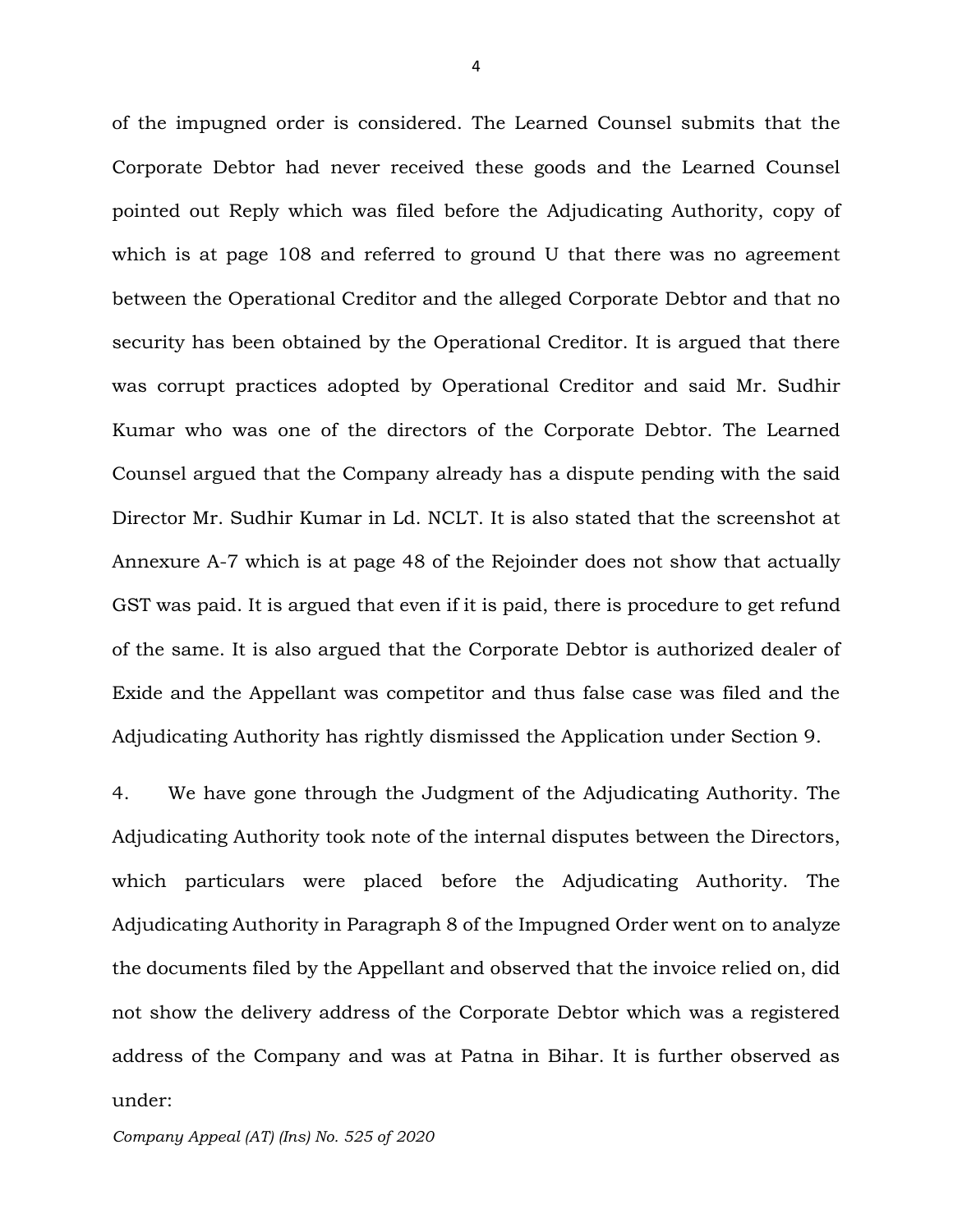*"It is significant to note here that the said invoice refers to delivery of goods at Varanasi. Where as the registered office of the corporate debtor is at Patna. Moreover the registered branch office at Varanasi was shifted to Lucknow as per the registration certificate dated 14.12.2017. (Copy of registration certificate is at page 90 of the Reply). So also it is evident that a complaint was lodged to the ROC Patna alleging financial inaccuracy and revenue collection etc. as to the affairs of the corporate debtor company. (Notice of ROC dated 31.1.2018). In the said circumstances it cannot be hold that there is delivery of goods to the corporate debtor as alleged. Non production of proof of delivery of goods for which claim is made in this application and invoices is fatal in the nature of this case.* 

*No explanation is forthcoming form the side of the Operational Creditor as to non production of the invoices proving the delivery of goods to the corporate debtor to its registered address. The Operational Creditor has got the burden to prove that the amount claimed is due to the Operational Creditor upon delivery of goods as alleged in the Application."*

Making such observations, the Adjudicating Authority referred to the format which was submitted and concluded that there were no such pleadings and also observed that there was no supporting evidence to prove that Corporate Debtor had placed orders for purchasing the goods referred to in the invoices. For such and other reason, the Application came to be rejected.

*Company Appeal (AT) (Ins) No. 525 of 2020* 5. Having heard the Learned Counsel for both sides, we find that defence apparently shows that the Corporate Debtor had some disputes with one of the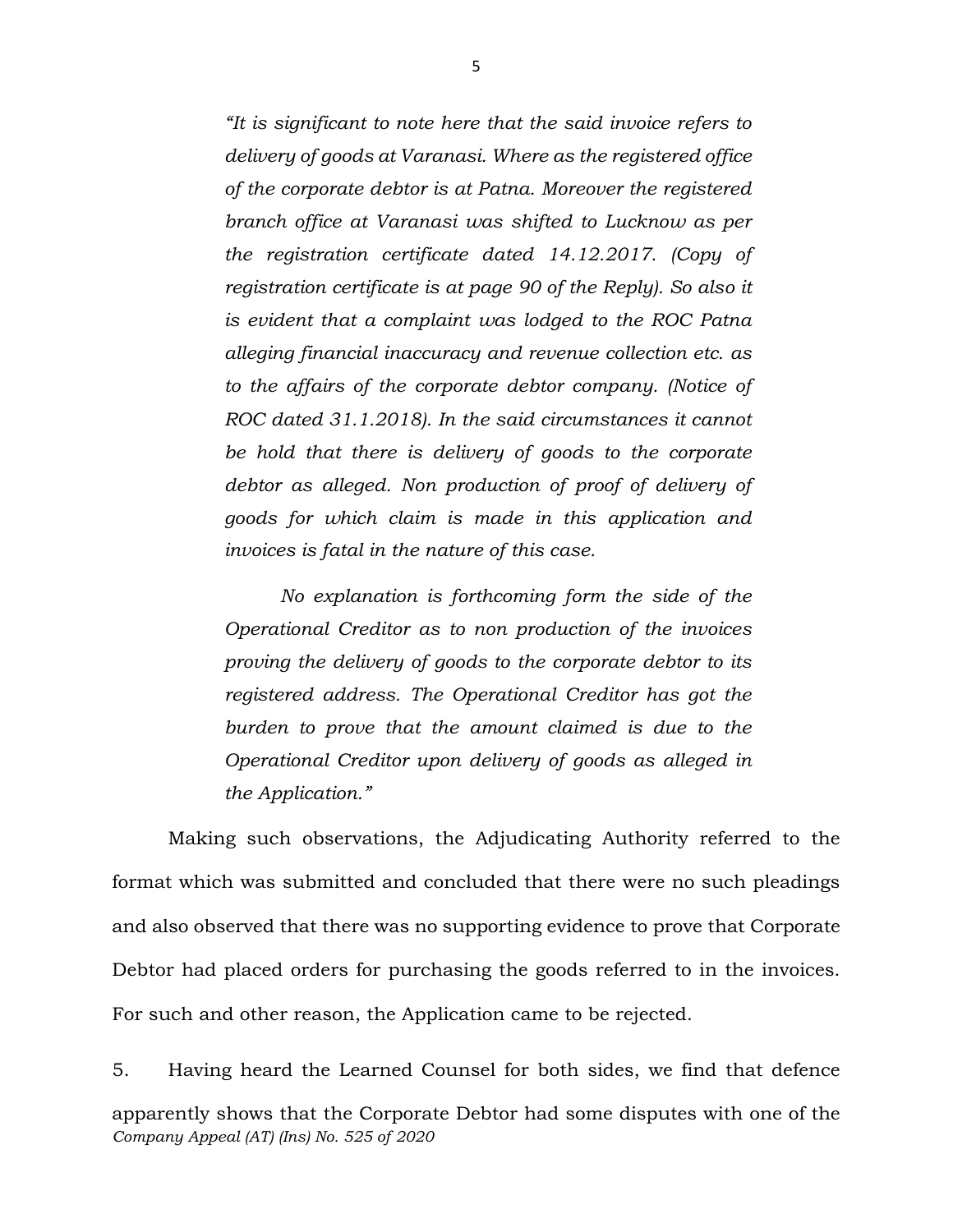Directors and made allegations against the said director. The Appellant has filed copy of the Bank Statements which is at Page 72 and in ordinary course of business, there are various entries in the Bank Statement which show payments from the Corporate Debtor. The Reply sent by the Corporate Debtor copy of which is at Page 82 may be reproduced. The Corporate Debtor in response to Section 8 Notice replied:

*"Dear Sir,*

*In reference to your notice we would like to inform you that negotiation of said business transaction and payment terms & conditions, payment reminders & follow ups are not in head office information.*

*Your total of this supply is not in knowledge of head office/other promoter Director, Mr. Sudhir Kumar one of the Director of the Company, only uses the name of the company without involving company work, bank transaction etc and personally use the business activity with his fraudulent work and company head office is not aware the matter.*

*Our branch is failed to submit books of accounts for periodic compilation, reconciliation & observation.*

*A very important thing is that Mr. Anand Singh was very much aware about malpractices of our authorized director for branch operation & was informed by Mr. R.U. Siddiqui one of director of the company that he should do no further transaction with that branch & recover his outstanding if any.*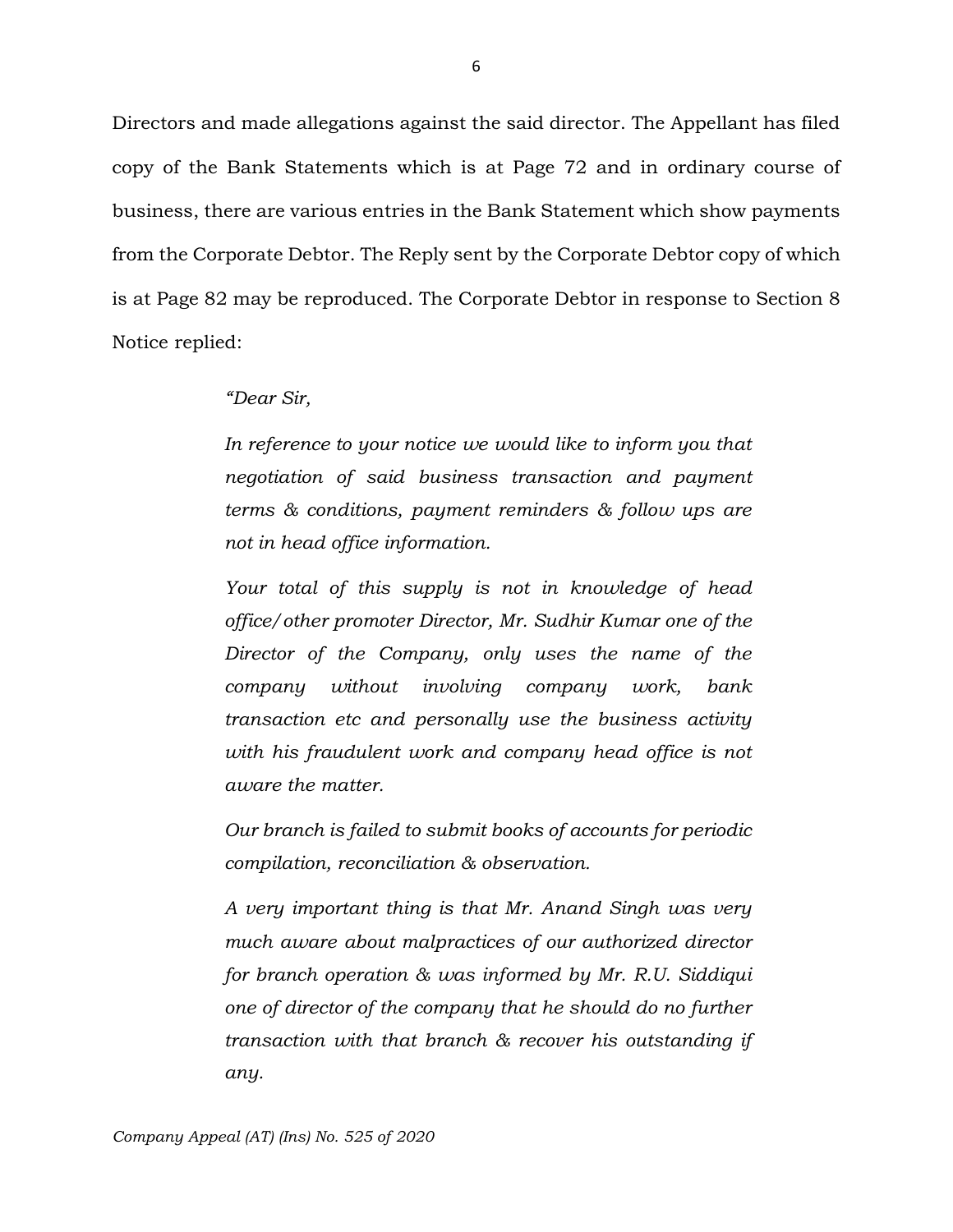*Mr. Sudhir Kumar & Mr. Anand Singh are close friends of childhood because fathers of both of them were DLW Varanasi employees & they stayed together in campus of DLW Varanasi.*

*If you need immediate recovery of your balance amount, please go through use of instrument received against credit (BG/LC/PDC) otherwise Mr. Anand Sigh had supplied material on his own relationship guarantee then he deposit from his & his friend's a/c.*

*Right now head office does not know about anything of this transaction but we are very sure your staff Mr. Anand Singh & Mr. Sudhir Kumar know that where they have sold that consignment & received payment in which account.*

*Please bear with us and try to know about lapses & conspiracy behind raised situation between two reputed companies.*

*Because the address used for communication is different, on the invoice buyer/consignee Ambient Computronics Pvt. Ltd.-Lucknow & address is of Varanasi GST No. is of Varanasi all these things are also very confusing.*

*Please verify billing address through GST No. & understand whole manipulation of this transaction.*

*The whole case is individually manipulated & motivated.*

*Therefore we need sufficient time for confirmation of this transaction purchase, sale, payment & receipt."*

6. Thus, the stand taken by the Corporate Debtor shows that the branch office of Corporate Debtor had not communicated with the head office and they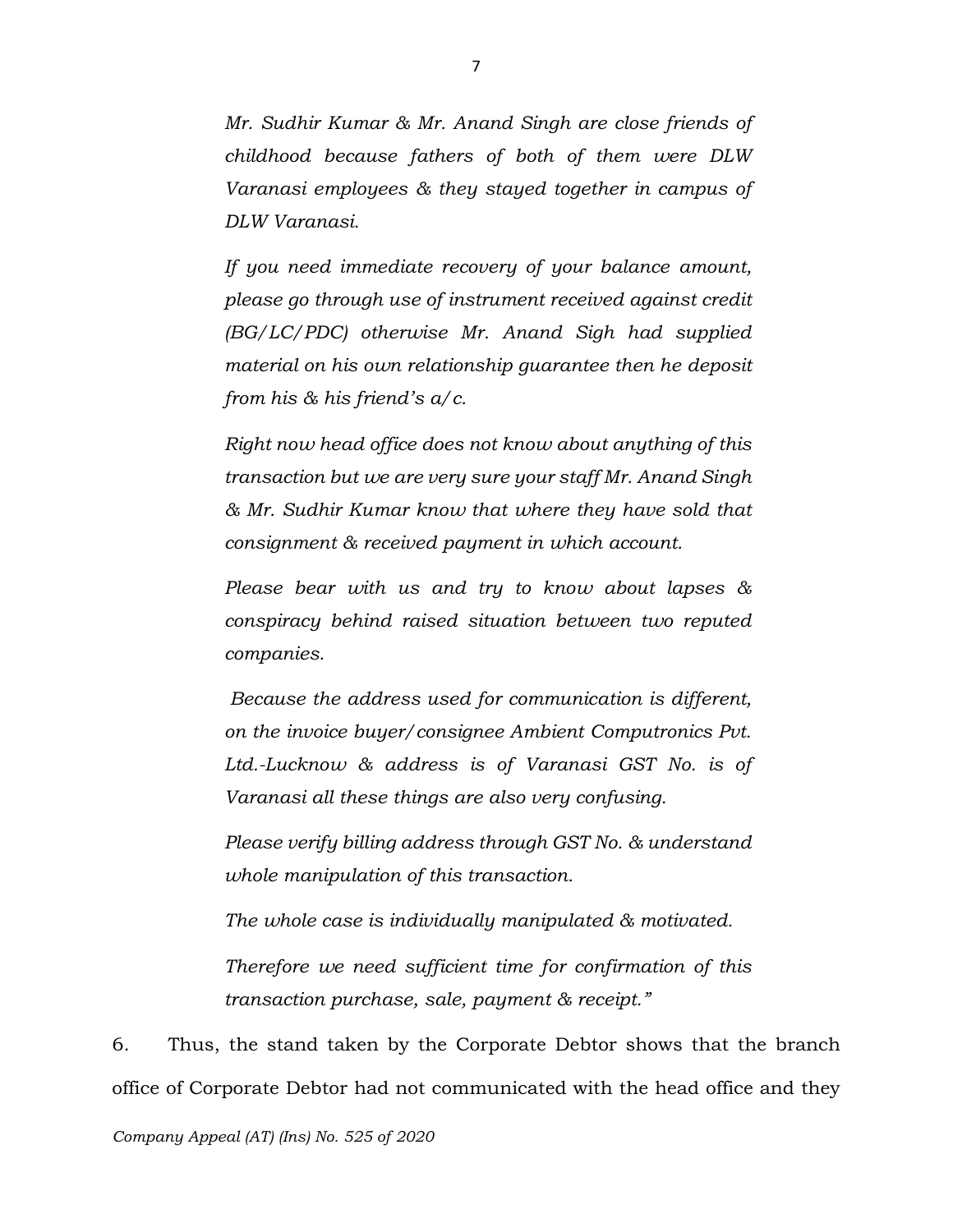wanted to verify and confirm the transactions. The internal disputes of the directors would not be relevant for throwing out of the Application under Section 9 of I & B Code, 2016. In any case, that was not a dispute which was raised or communicated to the Operational Creditor any time before Notice under Section 8 was sent. In the facts of the matter, we find that the Adjudicating Authority erred in approaching the Application under Section 9 and the form submitted in a manner as if a plaint was being examined or it was some suit. Considering the format and particulars required to be given in the format, if the Application is complete, it is required to be admitted unless the Corporate Debtor shows Pre-Existing Dispute. Here the dispute raised was that there was no dealing between the Corporate Debtor and the Operational Creditor; that there was no agreement. However, the same Corporate Debtor had in reply referred to its dispute with the branch office and stated that they wanted to verify the transaction. The Bank Statement of the Operational Creditor shows that there were various payments and more than Rs. 3 crores are stated to have been paid from the outstanding dues and for a small amount of Rs. 21,07,916/- the Operational Creditor has been required to move the Adjudicating Authority. Counsel for Appellant pointed out Rejoinder Affidavit & Invoice with Annexure A-6 to submit that the Invoice dated 21.10.2017 has stamp and signature of receipt by Varanasi Office of Corporate Debtor. It is stated that the E-way Bill can have address where goods are required to be delivered. It does not matter till the Invoice is Acknowledged. We find substance in the Submissions for Appellant.